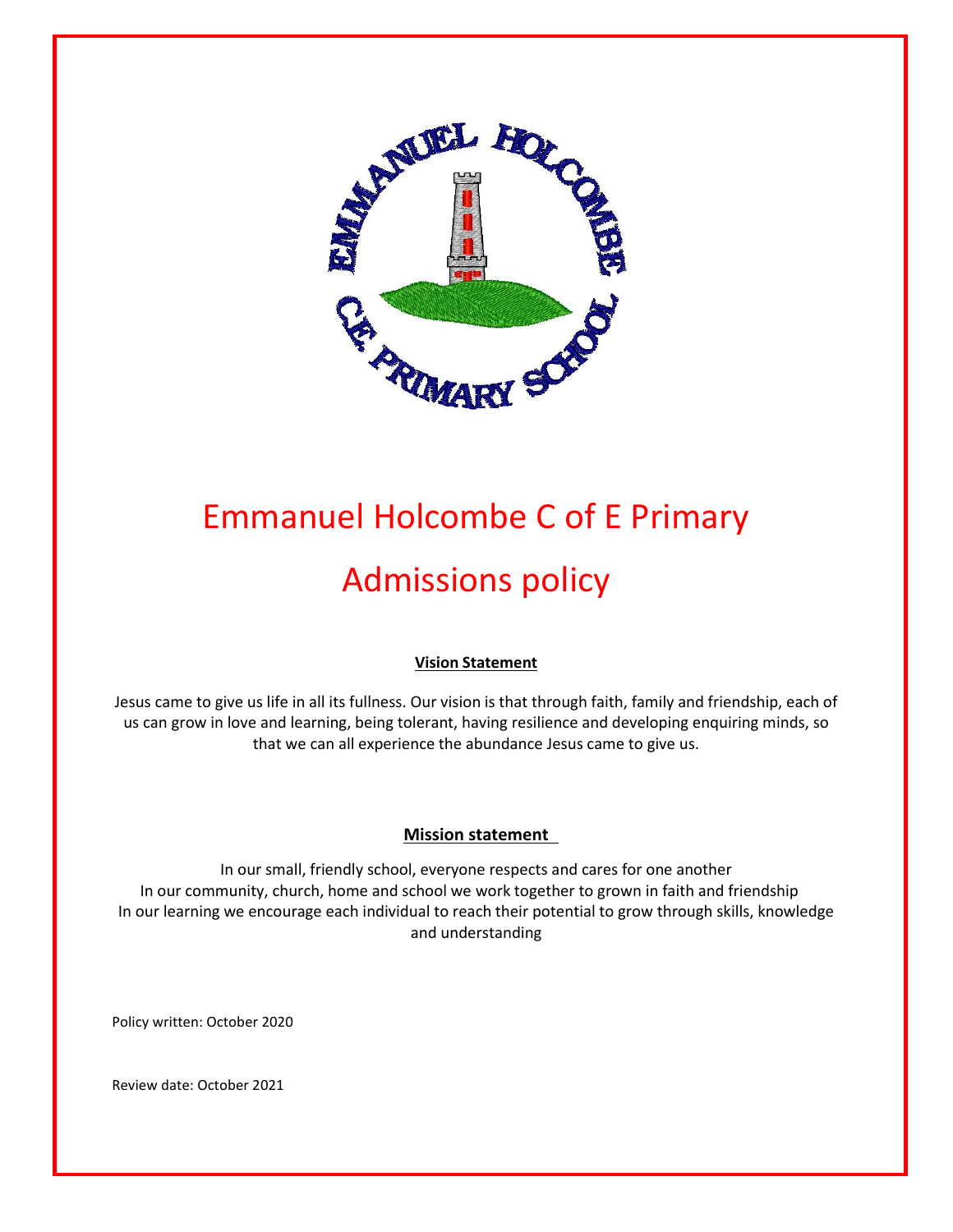#### EMMANUEL HOLCOMBE CE PRIMARY SCHOOL

Emmanuel Holcombe Church of England Primary School is a voluntary aided school. The Governing Body is the admission authority for the school, and the school is required to act in accordance with the School Admissions Code. The admissions process is co-ordinated by Bury Council (the Local Authority) and the school liaises with the Local Authority and with Manchester Diocese on admissions issues.

As a small friendly Church school we welcome all parents of prospective pupils to visit our school at any time, by arrangement with the Headteacher or Deputy Headteacher. Each year we hold two open days, to which we invite any parents of present pupils and prospective pupils to come and visit our school, meet the children and staff.

#### **Admission arrangements**

The school's published admission number (PAN) for the admission of children to the Reception Year in September 2020 is 15. If no more than 15 applications are received for admission to the Reception Year, all applicants will be offered places.

The school will admit all children with a Statement of Special Educational Needs or an Education, Health & Care plan naming the school.

## **Oversubscription criteria**

1.

When the number of applications received is greater than the number of remaining places available (after the admission of any children with a statement of special educational needs or an Education, Health and Care plan naming the school) the decision on which children will be admitted will be based on the following oversubscription criteria, which will be applied in the order of priority set out below:

Looked after children and previously looked after children. (A looked after child is a child who is (a) in the care of a local authority, or (b) being provided with accommodation by a local authority in the exercise of their social services functions at the time of making an application to a school. Previously looked after children are children who were looked after, but ceased to be so because they were adopted, or became subject to a child arrangements order or special guardianship order.

2 Children who attend Emmanuel Holcombe Pre school

3. of families with shared-parenting, "living in the same household" will be decided by the address of Brothers/half-brothers/stepbrothers and sisters/half- sisters/stepsisters of children living in the same household who will also be in school in the September when admission is sought. In the case the parent to whom the child benefit is paid, which will be taken to be the child's home address.

4. Children whose parent/guardian is in regular attendance at public worship at any Church of England church in the Parish of Holcombe and Hawkshaw.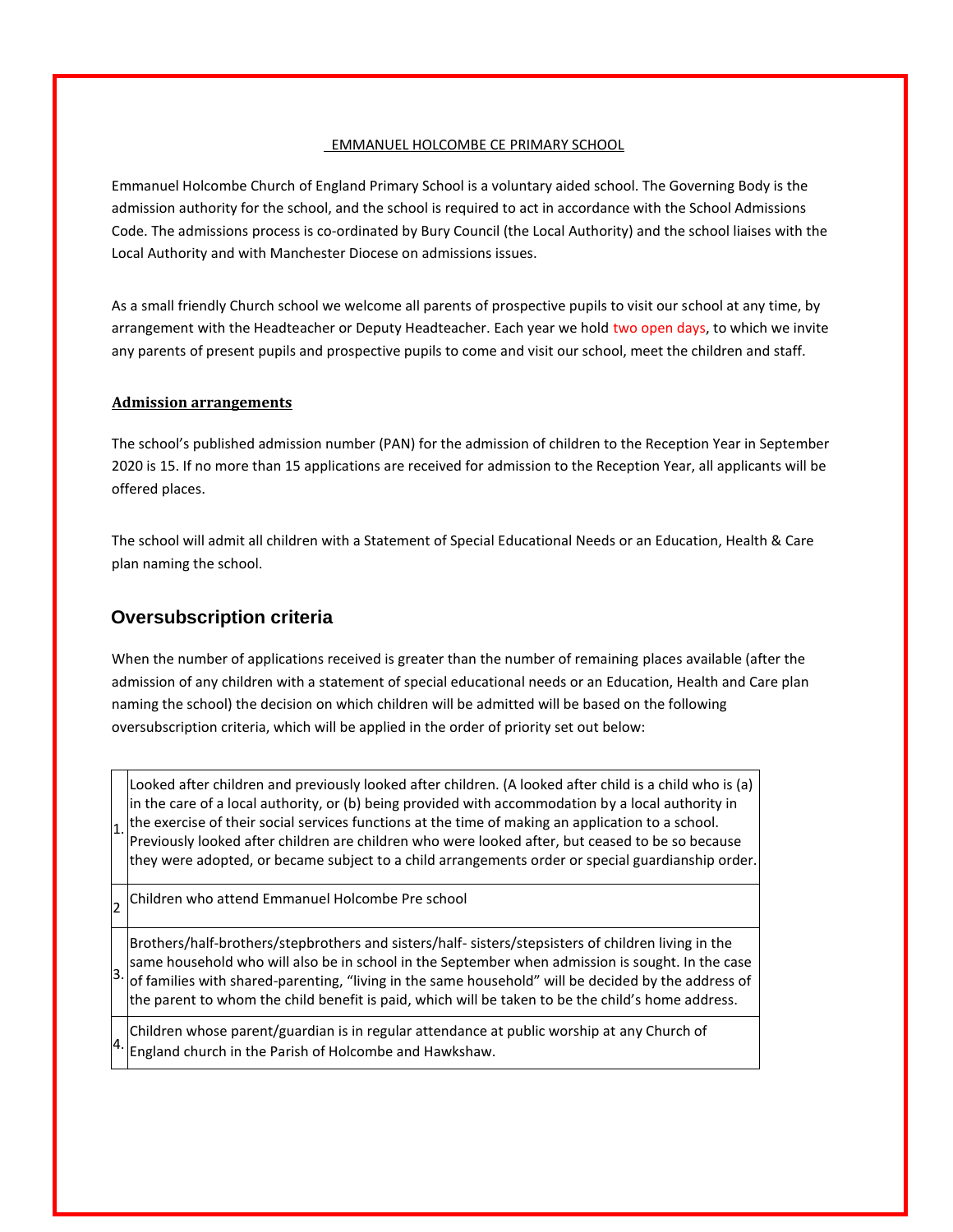Regular attendance is defined as at least one parent/guardian attending public worship at church at least monthly for a period of at least 12 months preceding the date of formal application. Confirmation from the Rector will be sought. A list of Church of England churches in the Parish, and a map of the Parish, can be viewed at the school.

Children whose parent/guardian is in regular attendance at public worship at any other church which is in membership of Churches Together in Britain and Ireland. Regular attendance is defined as at least one parent/guardian attending public worship at church at least monthly for a period of at least 12 months preceding the date of formal application. Confirmation will be sought from the

6. relevant faith leader. A list of churches in membership of Churches Together in Britain and Ireland can be viewed a[t www.ctbi.org.uk](http://www.ctbi.org.uk/)

Any other children.

## **Tie-breakers**

Where there are more applicants for the available places within a category, the distance to the child's home address from the main gate of the school, measured by the means of straight line distance, will be used as the determining factor, nearer addresses having priority.

If the distance from home to school does not distinguish between two or more applicants with equal priority for the remaining place, random allocation will be used as the final tie-breaker. This will be supervised by someone independent of the school.

## **Children from multiple births**

Where there are children of multiple births wishing to be admitted and the sibling (brother or sister) is offered the final place, the governors may admit over the published admission number if it is possible to do so.

# **Applying for places**

Applications must be made on the Local Authority's application form or on-line application system. Details of all the applications made will be forwarded to the school by the Local Authority.

Applications received after the closing date will be treated as late applications. The Local Authority will only accept applications received after this date if there is a genuine reason for doing so. Late applications will be considered after those applications received on time.

# **Appeals**

Should there be a situation where an application for admission has been turned down by the Governing Body, because the school is oversubscribed, parents will be informed of the reason why admission was refused and of their right to appeal to an Independent Appeals Panel. This appeal must be sent in writing to the Admissions Team of the Local Authority. The parents must give their reasons for appealing in writing and the decision of the Appeals Panel is binding on the Governors.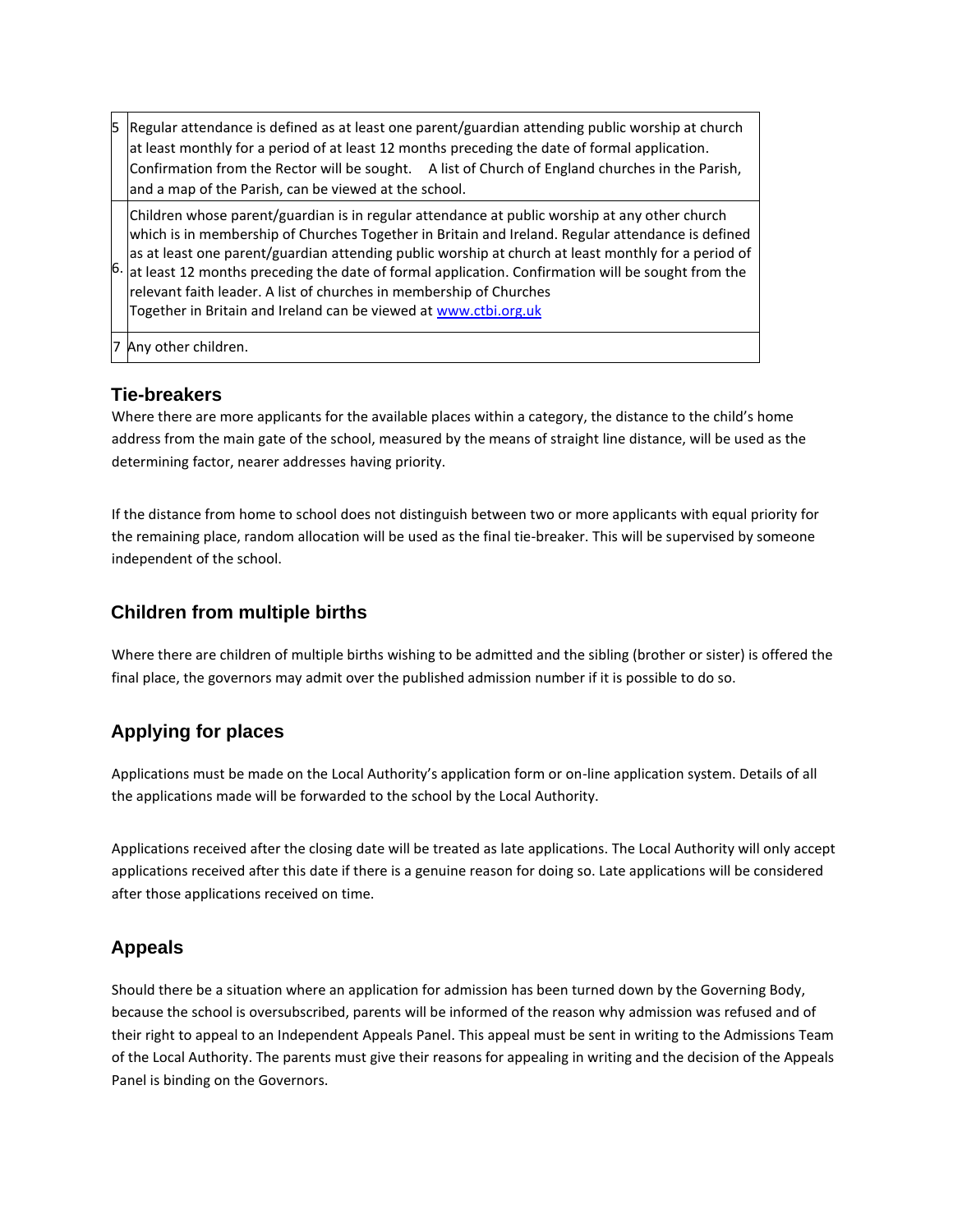#### **Waiting list**

Where we have more applications than places, the admissions criteria will be used to determine the allocation of places. Children who are not admitted will have their name placed on a waiting list. The names on this waiting list will be in the order resulting from the application of the admissions criteria. Since the date of application cannot be a criterion for the order of names on the waiting list, late applicants for the school will be slotted into the order according to the extent to which they meet the criteria. Thus it is possible that a child who moves into the area later to have a higher priority than one who has been on the waiting list for some time. If a place becomes available within the admission number, the child whose name is at the top of the list will be offered a place. This is not dependent on whether an appeal has been submitted. This waiting list will operate until the  $31<sup>st</sup>$  December at the end of the autumn term following admissions in September.

#### **Deferred Admissions**

Children are entitled to a place in Reception at the beginning of the Autumn term following their fourth birthday. Parents can defer the date their child is admitted to school until later in the school year and, if they do this, the place will be held for the child. They cannot, however, defer entry beyond the beginning of the term after the child's fifth birthday, nor beyond the school year for which the original application was accepted. Where parents wish, their child may attend on a part time basis until the child reaches compulsory school age.

#### **Requests for admission outside a child's normal age group**

Parents may seek a place for their child outside of their normal age group, for example, if the child is gifted and talented or has experienced problems such as ill health. In addition, the parents of a summer born child may choose not to send that child to school until the September following their fifth birthday and may request that they are admitted out of their normal age group – to reception rather than year 1.

Parents requesting admission out of the normal age group must put their request in writing, addressed to the Headteacher at the school, together with any supporting evidence that the parent wishes to be taken into account. The governing body will make decisions on requests for admission outside the normal age group on the basis of the circumstances of each case and in the best interests of the child concerned. This will include taking account of the parent's views; any information provided about the child's academic, social and emotional development; where relevant, their medical history and the views of a medical professional; whether they have previously been educated out of their normal age group; and whether they may naturally have fallen into a lower age group if it were not for being born prematurely. The governing body will also take into account the views of the Headteacher. When informing a parent of their decision on the year group the child should be admitted to, the governing body will set out clearly the reasons for their decision.

Where the governing body agrees to a parent's request for their child to be admitted out of their normal age